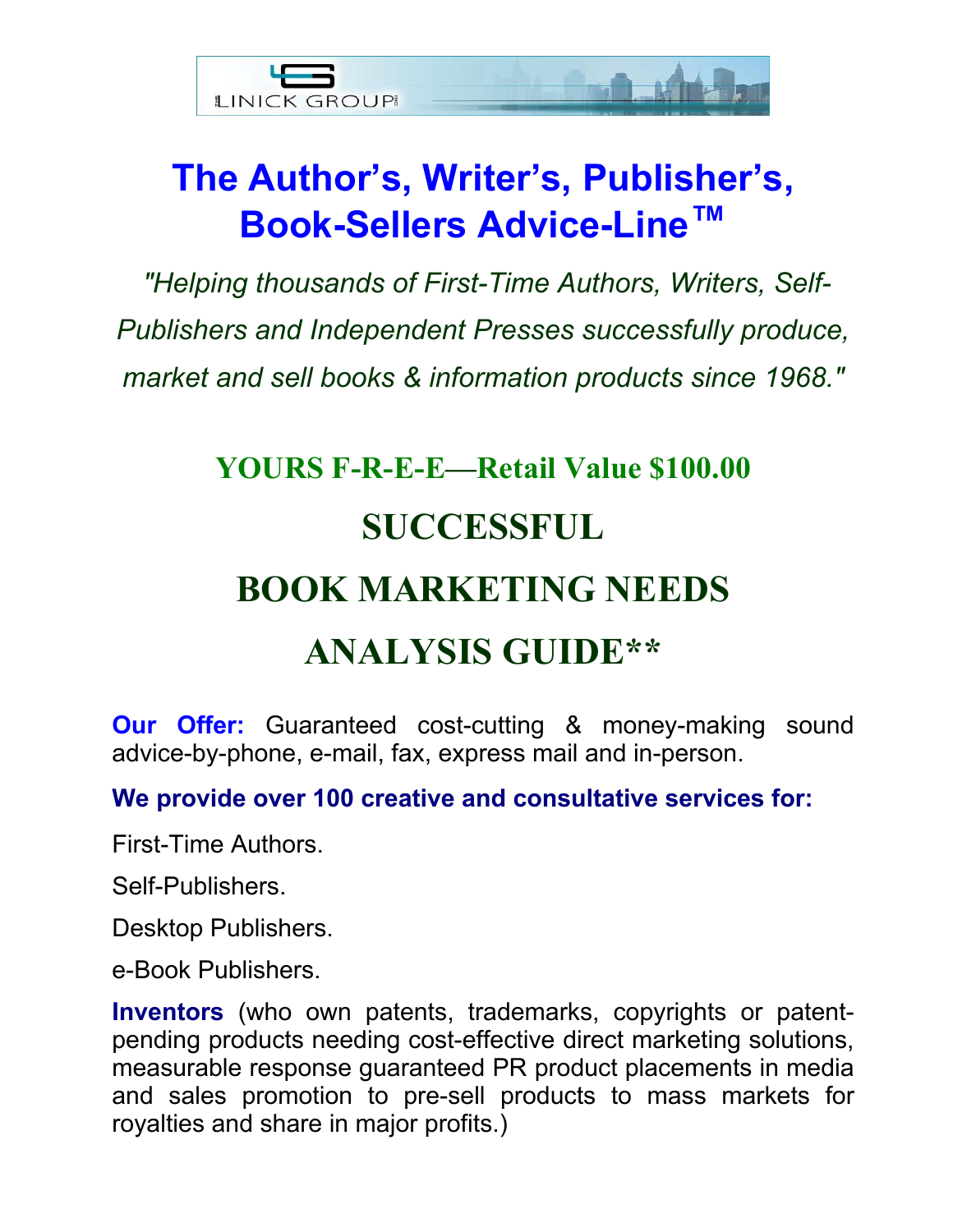Non-Fiction & Fiction Writers.

Small to large North American and International Publishing Firms.

Entrepreneurs A—Z.

**Internet Marketers** of New Products, Books, Audio, Video, Tutorials, Software, how-to products/services, mail order/mass merchandise.

SOHO. (Small Owner/Home Business)

University and Independent Presses.

Mail-Order Houses.

Booksellers—on and offline.

Book-marketers on and offline.

e-Zine and e-mail newsletter publishers.

Book Clubs—general and special interest.

One-person to top 1,000 Public Relations Firms.

Advertising Agencies (Direct Response/ General/Boutique/Interactive/e-commerce)

Web Authors/Copywriters/Content Providers

Web Masters

Web Designers/Graphic Designers/Artists

Software Developers

Website Programmers

Coverage includes: **Virtually ALL Fields and Subjects** from **A—**

**Z:** Business. Trade. Consumer. Christian/Religious. Directories. Mass Market. Professional. Software. Special Interest. Textbooks. Young Adult and much more . . .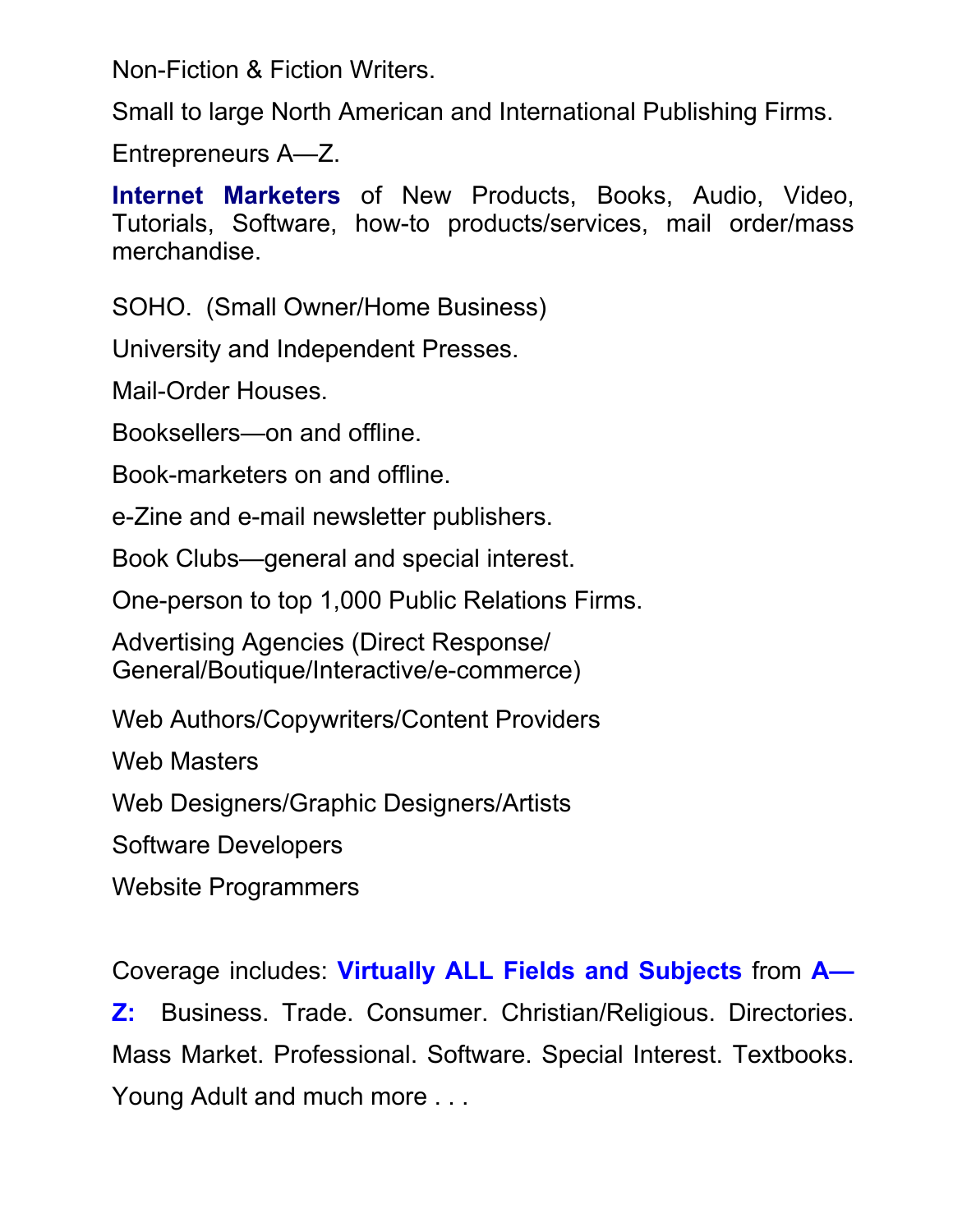**You'll receive:** money-saving/money-making expert advice on sales promotion. Direct mail advertising. Winning catalog sales and free publicity strategies. Breakthrough offers to increase your book … disk … audio cassette tape … video information product sales and other ancillary profit centers.

With our vast database of communications experts, we've produced measurable, pinpointed direct response advertising, public relations, direct mail/mail-order marketing & in/outbound telemarketing campaigns for hundreds of authors, self-publishers, independent publishers, booksellers, and book marketers since 1968.

*Partial creative services include:*

**Sell tons of books via Print Ads**. Write selling direct response benefit-oriented copy for print publications read by book buyers in local, regional and national publications (top newspapers, magazines, online e-zines/e-directories.

Generate huge book sales via Free Radio and TV interviews by phone at home.

Develop 6 & 12-month Book Marketing/Promotion/PR Action Plans.

Generate Free publicity campaigns to sell and promote books.

Book jackets.

Catalogs/Fact sheets.

Profit producing sales letters.

Guaranteed measurable response free publicity placements.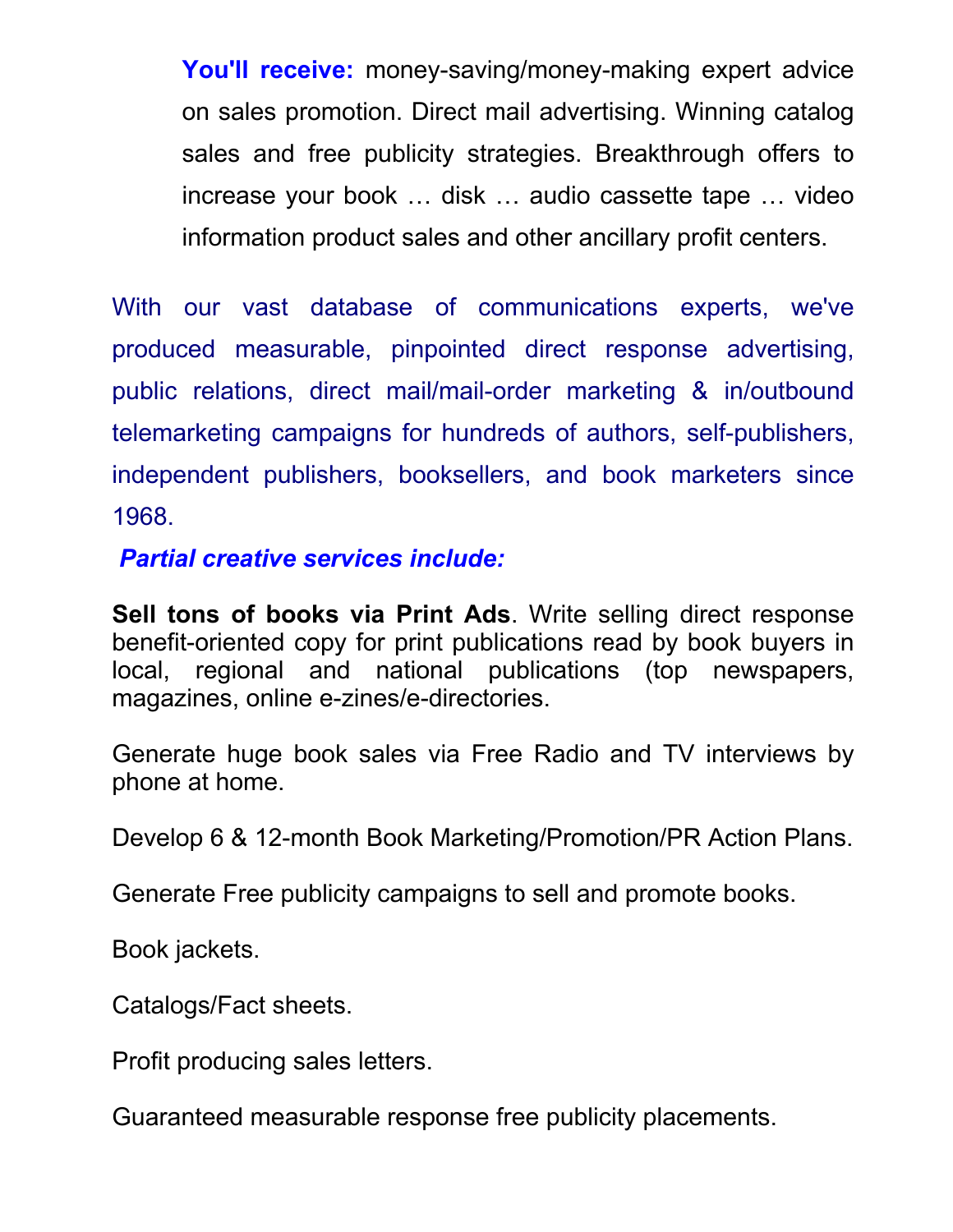**Create Get-A-Friend Offers.** The best response for a Get-A-Friend offer results from limiting the number of friends names' requested (usually 3 to 6 names) and offering a reward for providing names or securing new customers. **Bonus Copy** encourages new customers to refer friends now.

We'll develop Holiday & Christmas special sales promos – the same proven formulas we have created for major book clubs some in use for over 30 years.

Have us create a Customer Profile Questionnaire to sell backlist titles and offer new pre-sold products and/or services.

Direct mail book/floppy disk/audio tape/video selling packages.

GENERATE LEADS OR ORDERS renting proven e/mailing lists of targeted book buyers.

Order maximum response copywriting to sell your products and/or services to targeted consumer or business markets.

Create attractive book covers designed to sell. Critique your ads, brochures, dust jacket/flap copy, layout and design services.

We'll help you generate tons of inquiries or sacks of orders.

Can rep your book to the corporate, premium and incentive book sales markets.

Help you get pr/marketing/distribution nationally and overseas.

Help you get your book into the top mail-order catalogs.

Get more book sales exhibiting at international trade shows, book exhibits & fairs.

Sell your books online via book e-zines/chat rooms/blogs/edirectories.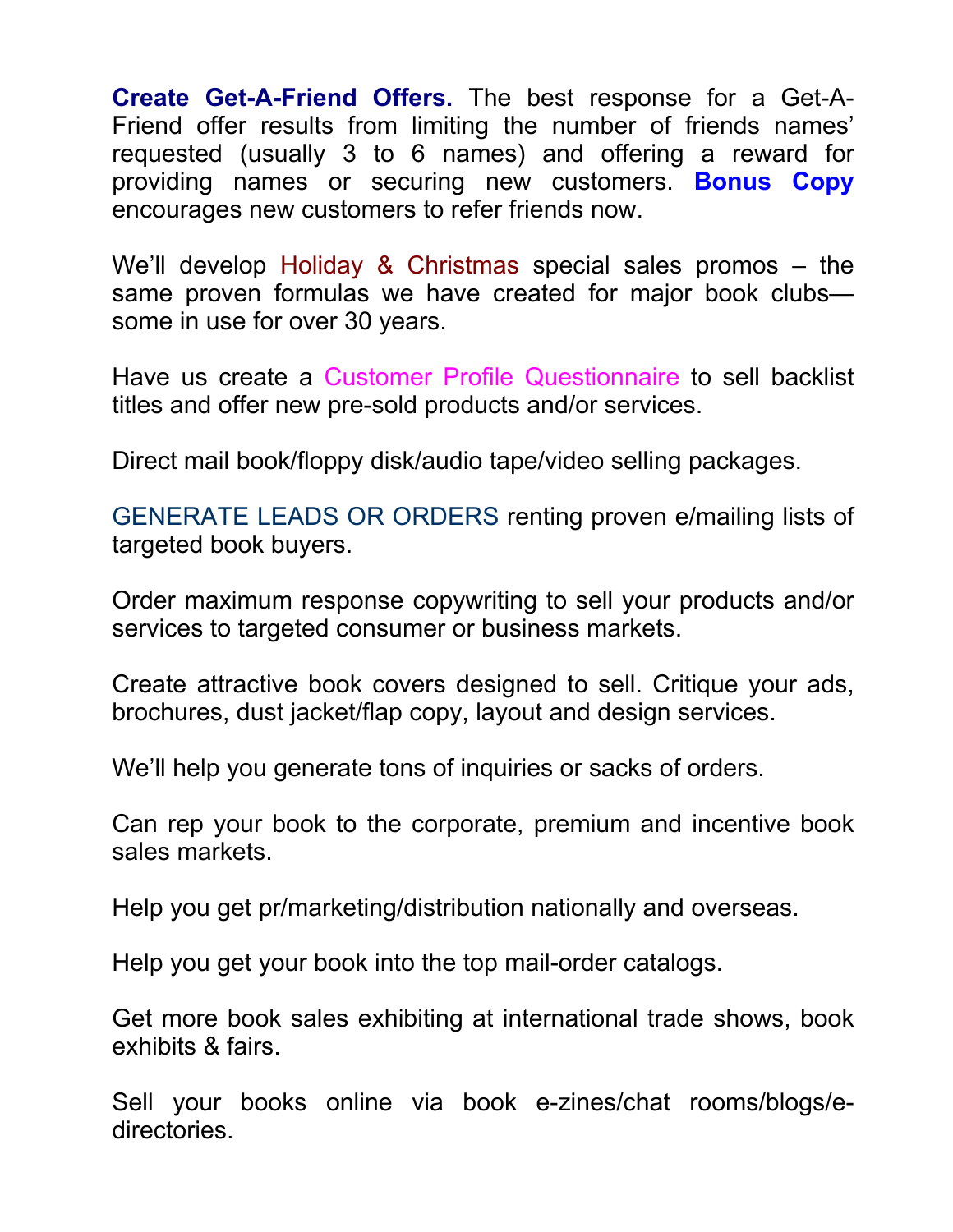*How to hire us:* For guaranteed cost-effective sound advice-byphone, in your office or at Andrew Linick's New York/Central Florida retreats, or anywhere you specify—call *631.924.8555 or 631.924.3888* today.

To receive a **F-R-E-E\*\* Successful Book Marketing Needs Analysis 8-Page Checklist (\$100.00 value)** provide your email address or fax number for immediate response.

#### **Privacy policy: We never share you email information personal or otherwise with anyone—period!**

#### **Bio of Andrew Linick, Ph.D.**

Dr. Andrew Linick is an acknowledged authority on book publishing and mail-order marketing.

As a visionary direct marketing strategist™, mail order/internet marketer, and five-time best-selling author, he has sky-rocketed book sales via successful direct response marketing methods for thousands of authors, university and independent presses, entrepreneurs, and self-publishers worldwide for over 38 years.

Andrew can help you find fresh ways to promote your books/informational products and provide proven ideas to double or even triple your profits. You'll receive innovative moneyproducing and cost saving sound advice by phone or your money back.

*Your Satisfaction is Guaranteed!* (New projects and phone advice sessions are reserved on a first-come first-serve basis. Please reserve time early to avoid a possible three month waiting period) Thank you in advance.

> Linick Building Seven Putter Lane P.O. Box 102